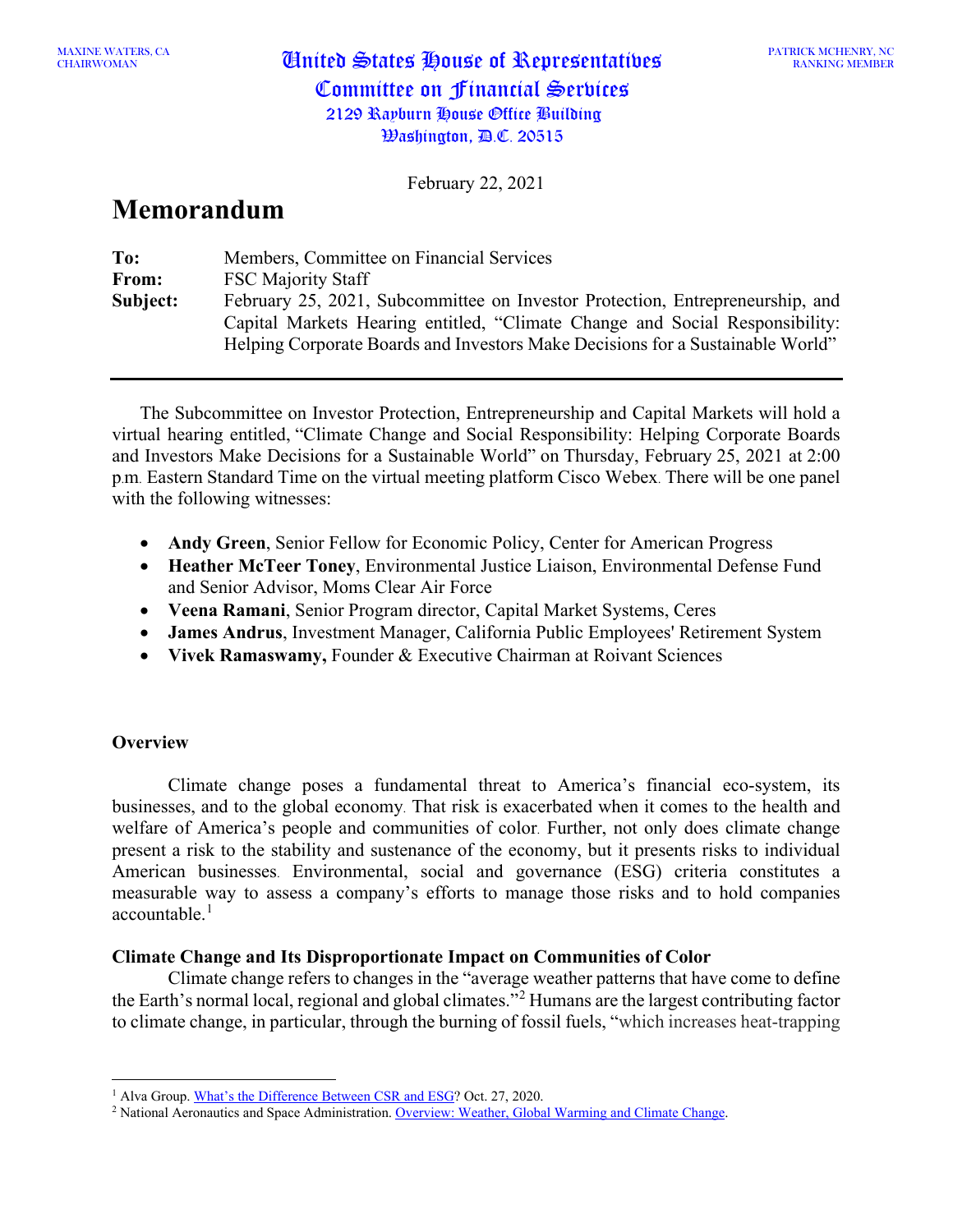greenhouse gas levels in Earth's atmosphere, raising Earth's average surface temperature."[3](#page-1-0) The impact of climate change is evidenced by various environmental factors, including increasing sea levels, extreme weather events, increases in land and ocean temperatures, and ice loss at the Earth's poles. [4](#page-1-1) Further, many of these climate-related factors, especially those "related to severe heat, heavy precipitation, and declining snowpack—will increase in frequency and/or severity in North America in the next decades."<sup>[5](#page-1-2)</sup> Eventually, experts predict that climate change will lead to strains on vital resources such as water, as well strains on agriculture and the economy, uniquely affecting urban and rural areas. [6](#page-1-3)

According to a national survey, climate change has already affected the health of Black communities, with the most common climate-related health effects being caused by "injuries from severe storms, floods, and wildfires; worsening of chronic diseases due to air pollution and hotter temperatures; and an increase in allergies due to mold and other exposures."[7](#page-1-4) In fact, "people of color are more likely to die of environmental causes."[8](#page-1-5) Historic and modern segregation and other racist policies are contributing factors to the disproportionate impact climate change has on communities and people of color, causing some scholars to label environmental racism as a "New Jim Crow."[9](#page-1-6) More specifically, as a result of centuries of segregationist policies in the U.S., many communities of color, particularly Black communities, have been relegated to "low-lying, flood-prone, and amenity-poor" areas, leaving them vulnerable to rising sea levels.<sup>[10](#page-1-7)</sup> Along those lines, studies demonstrate that Southern coastal communities with significant Black populations are at the greatest risk of rises in sea levels.<sup>[11](#page-1-8)</sup> For instance, after Hurricane Katrina struck New Orleans in 2005, nearly one third of Black residents were forced to leave their homes and were never able to return and more than half of those who were killed in the hurricane were Black.<sup>[12](#page-1-9)</sup>

In addition to being located in geographic areas that are prone to flooding, communities of color are also disproportionately located in close proximity to fossil fuel energy plants, exposing them to dangerous air pollutants which, in turn, lead to chronic health conditions such as heart disease, birth defects and respiratory illnesses. [13](#page-1-10) In fact, "one million [Black Americans] live within a half-mile of natural gas facilities; over one million [Black Americans] face a cancer risk above [the Environmental Protection Agency's] level of concern due to unclean air; and more than 6.7 million [Black Americans] live in the 91 U.S. counties with oil refineries."<sup>[14](#page-1-11)</sup> Additionally, while Black Americans make up only 13% of the population in the U.S., 68% live within a 30-mile radius of a coal-fired plant, compared to just 56% of White Americans. A study published by the Proceedings of the National Academies of Sciences found that "Black and Hispanic communities in the United States are exposed to far more air pollution than they produce through actions like driving and using electricity. By contrast, White Americans experience better air quality than the

<span id="page-1-5"></span><sup>8</sup> Princeton University[. Racial Disparities and Climate Change.](https://psci.princeton.edu/tips/2020/8/15/racial-disparities-and-climate-change) Aug. 15, 2020.

<sup>3</sup> *Id.*

<span id="page-1-1"></span><span id="page-1-0"></span><sup>4</sup> *Id.*

<sup>5</sup> Resources for the Future[. Climate Insights 2020: Natural Disasters.](https://www.rff.org/publications/reports/climateinsights2020-natural-disasters/?gclid=EAIaIQobChMIgLuqtczs7gIVmOCzCh1gJgd3EAAYASAAEgKcU_D_BwE) Sep. 4, 2020.

<span id="page-1-3"></span><span id="page-1-2"></span><sup>6</sup> *Id.*

<span id="page-1-4"></span><sup>7</sup> Environmental Defense Fund[. African American Communities and Climate Change, Environmental Defense Fund.](https://www.edf.org/sites/default/files/documents/African%20American%20Communities%20and%20Climate%20Change.pdf)

<span id="page-1-6"></span><sup>9</sup> *Id*.

<span id="page-1-7"></span><sup>&</sup>lt;sup>10</sup> Geographical Review. Racialized Topographies: [Altitude and Race in Southern Cities.](https://www.jstor.org/stable/30034004?seq=1) Jan. 2006.

<span id="page-1-8"></span><sup>&</sup>lt;sup>11</sup> Washington Post[. Climate Change Is Also A Racial Justice Problem.](https://www.washingtonpost.com/climate-solutions/2020/06/29/climate-change-racism/) Jun. 29, 2020.

<span id="page-1-9"></span><sup>12</sup> *Supra* Note 7

<span id="page-1-10"></span><sup>&</sup>lt;sup>13</sup> Princeton University[. Racial Disparities and Climate Change.](https://psci.princeton.edu/tips/2020/8/15/racial-disparities-and-climate-change) Aug. 15, 2020.

<span id="page-1-11"></span><sup>&</sup>lt;sup>14</sup> *Id.* (internal quotations omitted).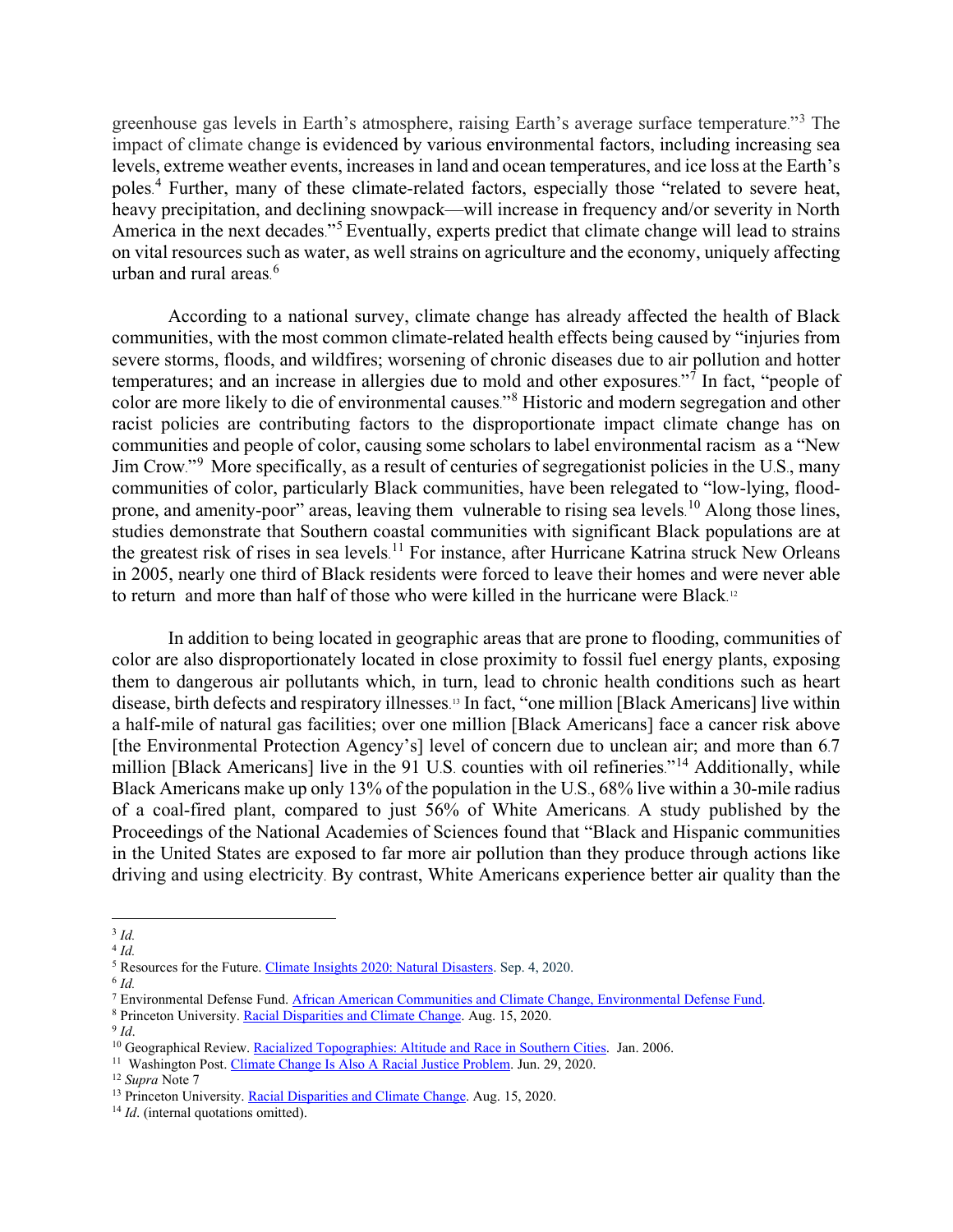national average, even though many pollutants are used for exports, services and transportation, which are overwhelming consumed more by Whites Americans. <sup>[15](#page-2-0),[16](#page-2-1)</sup>

## **Climate Change and Systemic Financial System Risk**

Climate change poses a risk to the stability of the U.S. economy.<sup>17</sup> Earlier this month, the Federal Reserve Bank of San Francisco published an economic letter finding that "the ongoing trend of climate change—including higher temperatures and more extreme weather—will result in economic and financial losses for many businesses, households, and governments" and that "such climate-related financial risk may threaten the safety and soundness of individual financial institutions and the stability of the overall financial system."[18](#page-2-3) This stability may be threatened either by financial stress from a single financial institution or stress experienced by a number of small correlated financial institutions.<sup>[19](#page-2-4)</sup> Importantly, the impact of climate change is not limited the U.S. economy. A 2020 Oxford Economics study found that "more than 20 percent of global gross domestic product will be at risk by 2100" due to the impacts of climate change.<sup>[20](#page-2-5)</sup>

According to a report by the Financial Stability Board ("FSB"), financial stability threats from climate change are typically divided into two categories: physical risks and transition risks.<sup>[21](#page-2-6)</sup> Physical risks from extreme weather events include risks to agriculture due to the unavailability of land, human capital risks stemming from adverse impacts individuals' health and living conditions, and supply chain disruptions.<sup>[22](#page-2-7)</sup> Due to the uncertainty these physical risks create with respect to demand and growth, physical risks can reduce the value of investments.<sup>[23](#page-2-8)</sup> The second category is transition risk, which is the risk associated with transitioning to a low carbon economy.<sup>[24](#page-2-9)</sup> Failure to appropriately assess and address transition risk may have negative impacts.<sup>[25](#page-2-10)</sup> However, deferring the transition altogether may lead to increased emissions which, in turn, can lead to heightened physical risks described above. [26](#page-2-11)

#### **Climate Change, Other ESG Factors and Materiality**

There is growing evidence that climate change risk, as well as other ESG disclosures, are material to investors, but are not necessarily being disclosed by companies. As an initial matter, climate change and ESG factors affect a company's profitability. For instance, the Carbon Disclosure Project—a coalition of bankers, fund managers, advocacy groups, and politicians issued a 2019 report that found climate change will cost the 215 largest listed companies nearly \$1 trillion over the next five years alone.<sup>[27](#page-2-12)</sup> Additionally, research suggests that climate change, "if left unmanaged, could cost the world's financial sector between \$1.7 trillion to \$24.2 trillion in net

<span id="page-2-4"></span><sup>19</sup> Center for American Progress. [Climate Change Threatens the Stability of the Financial System.](https://www.americanprogress.org/issues/economy/reports/2019/11/21/477190/climate-change-threatens-stability-financial-system/#:%7E:text=The%20increase%20in%20frequency%20and,different%20affected%20industries%20and%20assets) Nov. 20, 2019.

<span id="page-2-1"></span><span id="page-2-0"></span><sup>&</sup>lt;sup>15</sup> Washington Post. Climate Change Is Also A Racial Justice Problem . Jun. 29, 2020.<br><sup>16</sup> Proceedings of the National Academy of Sciences<u>. Inequity In Consumption</u> of Goods and Services Adds to Racial–Ethnic [Disparities in Air Pollution Exposure.](https://www.pnas.org/content/pnas/116/13/6001.full.pdf) Nov. 2, 2018.<br><sup>17</sup> Commodities Futures Trading Commission. Managing Climate Risk in the U.S. Financial System.

<span id="page-2-2"></span>

<span id="page-2-3"></span><sup>&</sup>lt;sup>18</sup> Federal Reserve Bank of San Francisco. [Climate Change is A Source of Financial Risk.](https://www.frbsf.org/economic-research/publications/economic-letter/2021/february/climate-change-is-source-of-financial-risk/) Feb. 8, 2021.

<span id="page-2-5"></span><sup>&</sup>lt;sup>20</sup> Global Financial Markets Association *Climate Finance Markets and the Real Economy*. Dec. 2020.

<span id="page-2-6"></span><sup>&</sup>lt;sup>21</sup> Financial Stability Board. [The Implications for Climate Change on Financial Stability.](https://www.fsb.org/wp-content/uploads/P231120.pdf) Nov. 23, 2020.

<span id="page-2-7"></span><sup>22</sup> *Id*. <sup>23</sup> *Id*.

<span id="page-2-9"></span><span id="page-2-8"></span><sup>&</sup>lt;sup>24</sup> S&P Global. *Linking Climate Transition Risks and Credit Risks*. Oct. 1, 2020.

<span id="page-2-10"></span><sup>25</sup> Financial Stability Board [The Implications for Climate Change on Financial Stability.](https://www.fsb.org/wp-content/uploads/P231120.pdf) Financial Stability Board. Nov. 23. 26 *Id*.

<span id="page-2-12"></span><span id="page-2-11"></span><sup>27</sup> Reuters[. World's Biggest Firms Foresee \\$1 trillion Climate Cost Hit.](https://www.reuters.com/article/us-climate-change-companies-disclosure/worlds-biggest-firms-foresee-1-trillion-climate-cost-hit-idUSKCN1T50Cf) Reuters. Jun. 4, 2019.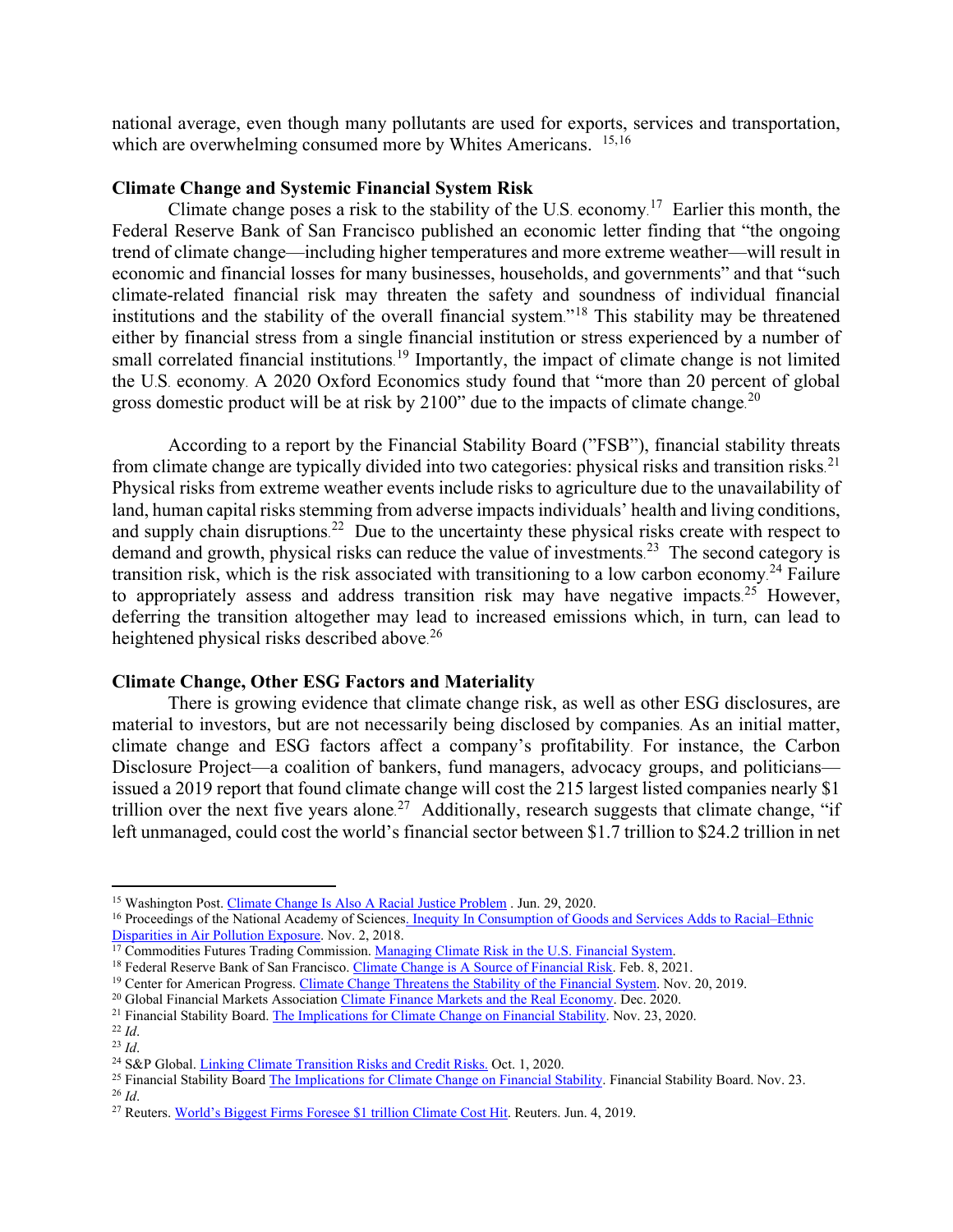present value terms.[28](#page-3-0) Further, investors have been demanding more — and better — disclosure of ESG information from public companies.<sup>[29](#page-3-1)</sup> Many investors view ESG information as important not just for evaluating reputational risks, but for evaluating companies' *financial* performance as well as long-term viability.<sup>[30](#page-3-2)</sup> In a 2015 report, Blackrock Investment explained that "[c]ompanies that score high on ESG measures tend to quickly adapt to changing environmental and social trends, use resources efficiently, have engaged (and, therefore, productive) employees, and face lower risks of regulatory fines or reputational damage."<sup>[31](#page-3-3)</sup> The credit rating agencies also now incorporate ESG factors into their ratings methodologies. For instance, Standard & Poors has taken over 100 rating actions based on environmental and climate concerns. [32](#page-3-4)

#### **Climate Change, Other ESG Disclosures and Corporate Social Accountability**

In October 2019, the Guardian reported that just 20 companies were responsible for 35% of the total carbon emissions word-wide.<sup>[33](#page-3-5)</sup> The top 15 U.S. food and beverage companies, reportedly, emit more greenhouse gases every year than the entire continent of Australia.<sup>[34](#page-3-6)</sup> Also, a 2017 report found that "100 energy companies have been responsible for 71% of all industrial emissions since human-driven climate change was officially recognized."<sup>[35](#page-3-7)</sup> This underscores the important role that corporate accountability must play in addressing the climate change crisis. ESG criteria constitute a measurable way to assess a company's efforts<sup>36</sup> and to hold the company accountable, not only when it comes to climate change, but in terms of issues such as pay equity, diversity, supply transparency and political spending. For instance, a \$0.97 wage gap for Black women can result in Black women earning hundreds of thousands less than their White male counterparts over the course of their careers.<sup>[37](#page-3-9)</sup> Further, lack of supply chain transparency prevents shareholders and potential investors from adequately assessing a company's potential legal exposure and risk of reputational harm.<sup>[38](#page-3-10)</sup> In addition to creating clear criteria to measure corporate social accountability, requiring companies to disclose these risks, also forces companies to assess them. Without assessing the risks, companies cannot ascertain whether they are material.

## **Legislation**

• **H.R. \_\_\_\_, ESG Disclosure Simplification Act of 2021 (Vargas),** which would establish new disclosure requirements regarding ESG metrics and creates a Sustainable Finance Advisory Committee within the SEC.

<span id="page-3-9"></span><sup>37</sup> PayScale[. The Racial Wage Gap Persists in 2020.](https://www.payscale.com/data/racial-wage-gap)

<span id="page-3-0"></span><sup>&</sup>lt;sup>28</sup> New York Times. [Companies See Climate Change Hitting Their Bottom Lines in the Next 5 Years.](https://www.nytimes.com/2019/06/04/climate/companies-climate-change-financial-impact.html) Jun. 4, 2019.

<span id="page-3-1"></span><sup>29</sup> *See e.g.*, Donnelly Financial, *The Future of ESG and Sustainability Reporting: What Issuers Need to Know Right Now*, at 3 (November 14, 2018) (finding that 65% of institutional investors "often or always consider environmental and social issues in their investment decisions," and 95% "often or always consider governance issues — for all investments.").

<span id="page-3-2"></span><sup>30</sup> *See e.g.*, Bank of America, *ESG: Good Companies Can Make Good Stocks*, at 1 (December 18, 2016) (finding that "[ESG] metrics have been strong indicators of future volatility, earnings risk, price declines and bankruptcies."); Nordea, *Cracking the ESG Code*, at 1 (September 5, 2017) ("Companies that score higher on ESG demonstrate better operational performance, with regards to both the level and the stability of returns.").

<span id="page-3-3"></span><sup>&</sup>lt;sup>31</sup> Blackrock Investment Institute<u>. [The Price of Climate Change: Global Warming's Impact on Portfolios.](https://www.blackrock.com/corporate/compliance/insights-terms-and-conditions?targetUrl=%2Fcorporate%2Fliterature%2Fwhitepaper%2Fbii-pricing-climate-risk-international.pdf) Oct. 31, 2015.</u>

<span id="page-3-4"></span><sup>&</sup>lt;sup>32</sup> Standard & Poor's. How Does S&P Global Ratings Incorporate Environmental, Social, and Governance Risks Into Its Ratings [Analysis.](https://www.spratings.com/documents/20184/1634005/How+does+sandp+incorporate+ESG+Risks+into+its+ratings/6a0a08e2-d0b2-443b-bb1a-e54b354ac6a5) Nov. 21, 2017.

 $\overline{33}$  The Guardian[. Revealed: the 20 firms behind a third of all carbon emissions.](https://www.theguardian.com/environment/2019/oct/09/revealed-20-firms-third-carbon-emissions) Oct. 9, 2021.

<span id="page-3-7"></span><span id="page-3-6"></span><span id="page-3-5"></span><sup>&</sup>lt;sup>34</sup> National Resources Defense Council[. Corporate Honesty and Climate Change: Time to Own Up and Act.](https://www.nrdc.org/experts/josh-axelrod/corporate-honesty-and-climate-change-time-own-and-act) Feb. 26, 2019. <sup>35</sup> *Id.* 

<span id="page-3-8"></span><sup>36</sup> Alva Group. [What's the Difference Between CSR and ESG?](https://www.alva-group.com/blog/whats-the-difference-between-csr-and-esg/) Oct. 27, 2020.

<span id="page-3-10"></span><sup>&</sup>lt;sup>38</sup> Harvard Business Review[. What Supply Chain Transparency Really Means.](https://hbr.org/2019/08/what-supply-chain-transparency-really-means) Aug. 20, 2019.